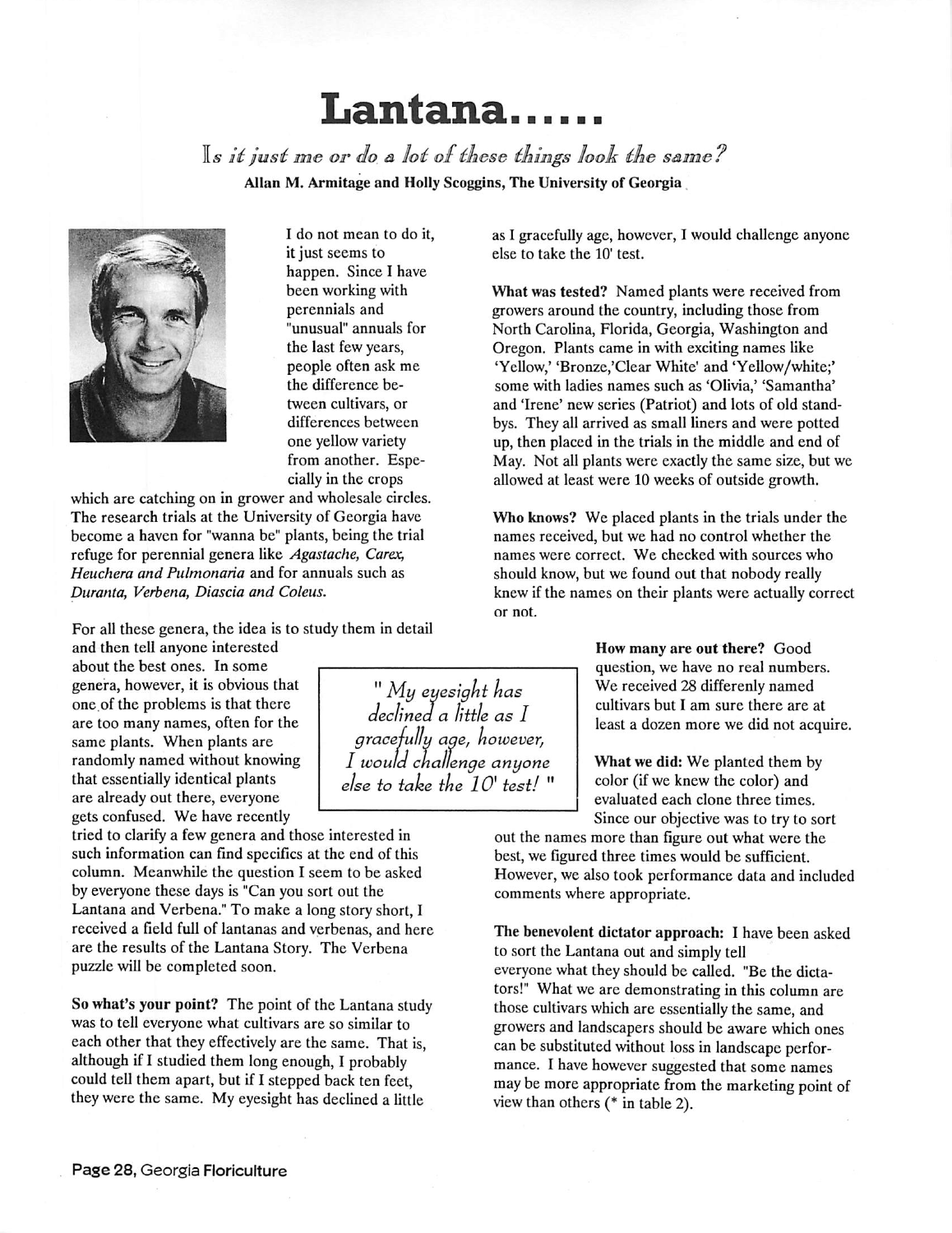## *The* similar ones:

 $\hat{\mathbf{v}}$ 

 $\ddot{\phantom{a}}$ 

2. These cultivars/colors are remarkably similar.

 $\ddot{\phantom{a}}$ 

| <b>Cultivar</b>                 | $U = Upright$<br>$S =$ Standing | <b>Description and Comments</b>                                                                                                                                                                                                                               |
|---------------------------------|---------------------------------|---------------------------------------------------------------------------------------------------------------------------------------------------------------------------------------------------------------------------------------------------------------|
| <b>Bronze</b>                   | $\mathbf U$                     | Both have pale coral buds opening to a soft pink to<br>yellow flower; identical leaves, size, and habit.                                                                                                                                                      |
| Lady Olivia                     | $\mathbf U$                     |                                                                                                                                                                                                                                                               |
| Gold Mound                      | S                               | Gold Mound and New Gold are indistinguishable,<br>identical, anologous, and otherwise interchangeable (we<br>think they look alike)<br>Patriot Moonshine has the same flower but a more<br>upright habit. All are incredibly floriferous and<br>vigorous.     |
| <b>New</b><br>Gold              | S                               |                                                                                                                                                                                                                                                               |
| Patriot<br>Moonshine            | U/S                             |                                                                                                                                                                                                                                                               |
| <b>Silver</b><br>Mound          | S                               | Creamy white flowers with a gold eye, the flowers of<br>these two cultivars are identical, as is the habit.<br>Again, very exuberant in both number of flowers and<br>spreading habit.                                                                        |
| Snowfall                        |                                 |                                                                                                                                                                                                                                                               |
| Lemon<br>Drop                   | S                               | Another set of twins. Butter-yellow flowers; small<br>leaves; sprawling, habit.                                                                                                                                                                               |
| Yellow                          | S                               |                                                                                                                                                                                                                                                               |
| Confetti                        | U                               | Flowers are essentially the same - yellow/orange/pink<br>multi. The habit is supposed to be different with<br>Confetti much more open and tall vs. Patriot Rainbow's<br>super-compactness. In trials, they were BOTH<br>compact                               |
| <b>Patriot Rainbow</b>          | U                               |                                                                                                                                                                                                                                                               |
| Patriot<br>Firewagon            | U                               | Same gold to deep orange-red flowers. Radiation<br>seems the lowest-grower of the two, while Patriot<br>Firewagon is more upright.                                                                                                                            |
| Radiation                       | U                               |                                                                                                                                                                                                                                                               |
| Irene                           | U                               | Again, the flowers are essentially the same - bright<br>yellow/red/pink multicolor; Irene is more upright with<br>larger leaves, Spreading Sunset is, as the name implies,<br>more spreading!                                                                 |
| Spreading<br><b>Sunset</b>      | S                               |                                                                                                                                                                                                                                                               |
| Patriot<br><b>Bouquet</b>       | U                               | Orange-gold, pink, and coral. From a bug's eye view<br>the order that these colors appear on each flower head<br>may differ between these cultivars, but, stand back 6<br>feet and the effect is very similar. Both are extremely<br>vigorous, very colorful. |
| Patriot<br><b>Desert Sunset</b> | $\mathbf U$                     |                                                                                                                                                                                                                                                               |